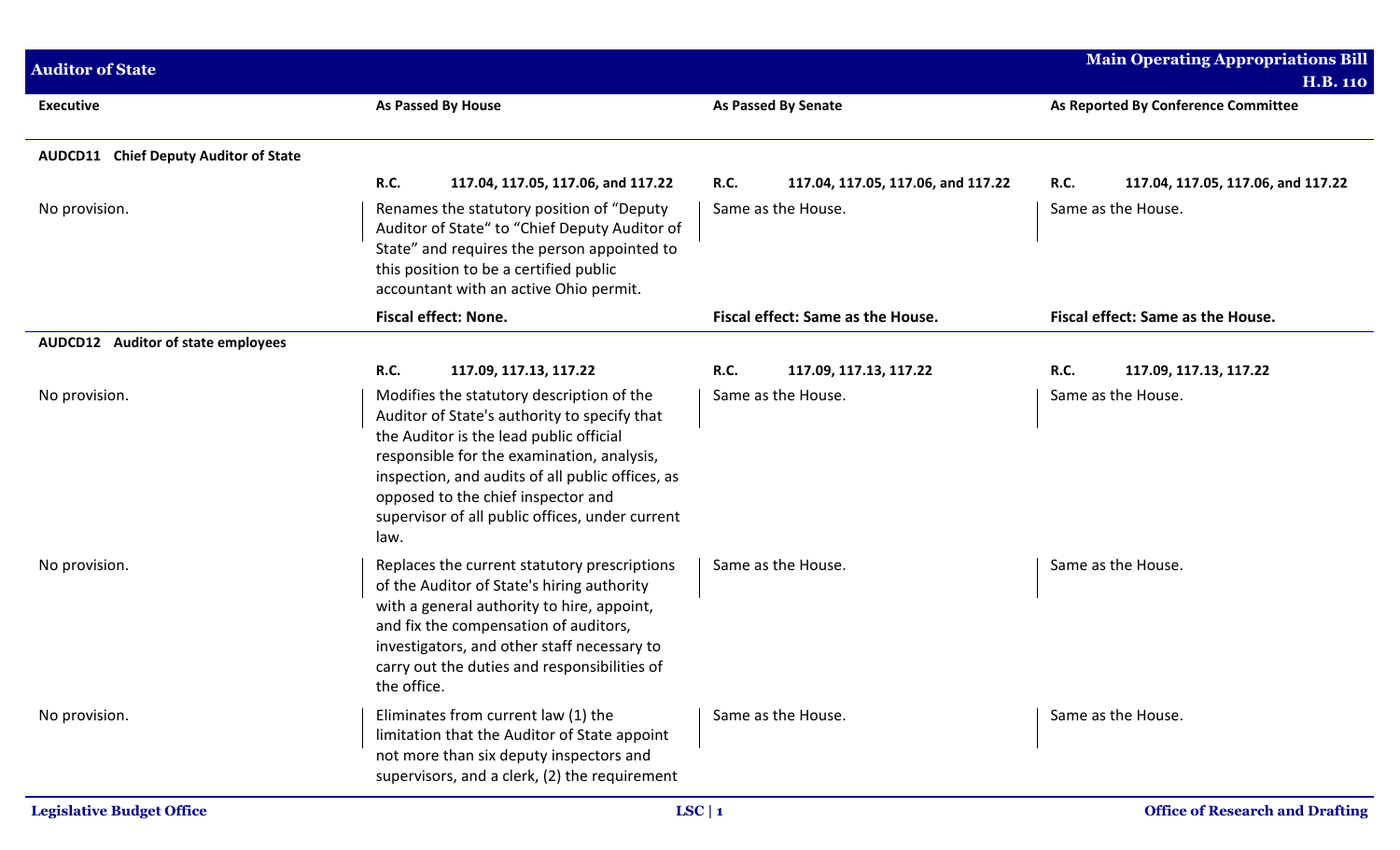| <b>Auditor of State</b>                                            |                                                                                                                                                                                                                            |                                   | <b>Main Operating Appropriations Bill</b><br><b>H.B. 110</b> |
|--------------------------------------------------------------------|----------------------------------------------------------------------------------------------------------------------------------------------------------------------------------------------------------------------------|-----------------------------------|--------------------------------------------------------------|
| <b>Executive</b>                                                   | As Passed By House                                                                                                                                                                                                         | As Passed By Senate               | As Reported By Conference Committee                          |
|                                                                    | that not more than three deputy inspectors<br>and supervisors belong to the same political<br>party, and (3) the requirement that the<br>Auditor of State appoint state examiners<br>known as assistant Auditors of State. |                                   |                                                              |
| No provision.                                                      | Eliminates the statutory titles of assistant<br>Auditors of State, deputy inspectors, deputy<br>supervisors, and the related qualifications<br>necessary to appoint an assistant Auditor of<br>State.                      | Same as the House.                | Same as the House.                                           |
| No provision.                                                      | Eliminates the entitlement of Auditor of<br>State employees to compensation for<br>testifying when called in legal proceedings.                                                                                            | Same as the House.                | Same as the House.                                           |
|                                                                    | Fiscal effect: The overall impact on payroll<br>will depend on staffing decisions made by<br>the Auditor of State under this provision.                                                                                    | Fiscal effect: Same as the House. | Fiscal effect: Same as the House.                            |
| AUDCD10 Compliance with terms of state economic development awards |                                                                                                                                                                                                                            |                                   |                                                              |
|                                                                    | R.C.<br>117.55, 125.112                                                                                                                                                                                                    | R.C.<br>117.55, 125.112           | <b>R.C.</b><br>117.55, 125.112                               |
| No provision.                                                      | Transfers to the Auditor of State, from the<br>Attorney General under current law, the<br>duty to determine if an entity is in<br>compliance with the terms and conditions of<br>a state award for economic development.   | Same as the House.                | Same as the House.                                           |
| No provision.                                                      | Requires the Department of Development<br>(DEV), not later than 30 days after the end<br>of the state fiscal year, to send the Auditor<br>of State a list of state awards for economic<br>development.                     | Same as the House.                | Same as the House.                                           |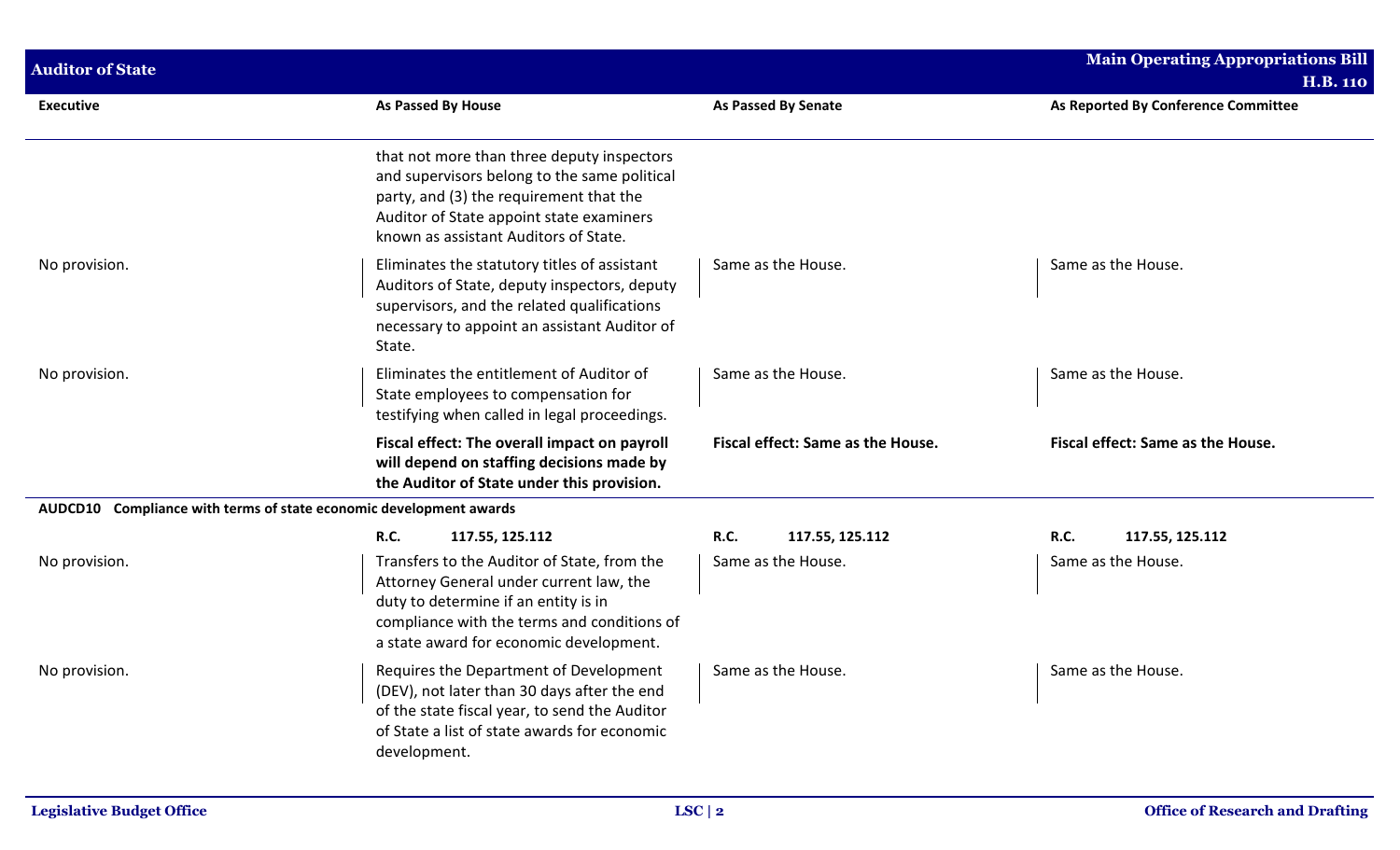| <b>Auditor of State</b> |                                                                                                                                                                                                                                                                                                                   |                                   | <b>Main Operating Appropriations Bill</b> |
|-------------------------|-------------------------------------------------------------------------------------------------------------------------------------------------------------------------------------------------------------------------------------------------------------------------------------------------------------------|-----------------------------------|-------------------------------------------|
|                         |                                                                                                                                                                                                                                                                                                                   |                                   | <b>H.B. 110</b>                           |
| <b>Executive</b>        | As Passed By House                                                                                                                                                                                                                                                                                                | <b>As Passed By Senate</b>        | As Reported By Conference Committee       |
| No provision.           | Requires the Auditor of State to review each<br>award and determine if an entity is in<br>compliance with the terms and conditions of<br>the award received by that entity and<br>publish a report of its review within 90 days<br>after receiving the list of awards from DEV.                                   | Same as the House.                | Same as the House.                        |
| No provision.           | Requires the Auditor of State to report to<br>the Attorney General that an award<br>recipient is not in compliance with a<br>performance metric specified in the terms<br>and conditions of the award.                                                                                                            | Same as the House.                | Same as the House.                        |
| No provision.           | Modifies the Attorney General's authority to<br>pursue remedies and recoveries, available<br>under current law, against and from a non-<br>compliant entity by permitting, rather than<br>requiring such actions, when the Attorney<br>General determines appropriate and to the<br>extent of the non-compliance. | Same as the House.                | Same as the House.                        |
| No provision.           | Requires, if the Auditor of State is<br>authorized to conduct an audit of an entity<br>that has received an award, that the audit<br>be conducted in accordance with the<br>Auditor of State law.                                                                                                                 | Same as the House.                | Same as the House.                        |
|                         | Fiscal effect: The administrative costs for<br>determining compliance with terms and<br>conditions of state economic development<br>incentives will shift from Attorney General<br>to the Auditor of State.                                                                                                       | Fiscal effect: Same as the House. | Fiscal effect: Same as the House.         |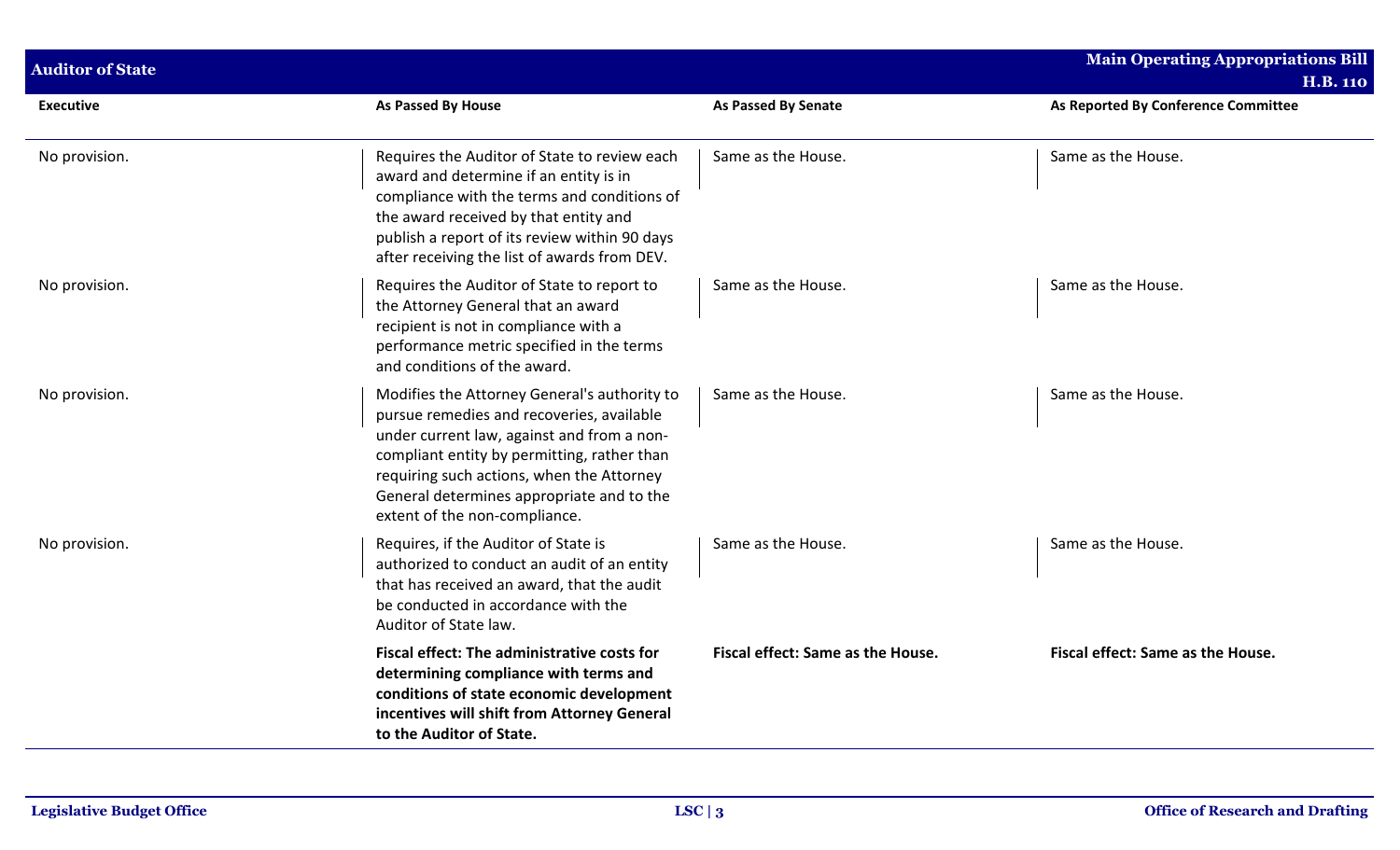| <b>Auditor of State</b>                                                                                                                                                                                                                                                                                                                                                                                                                 |                           |                            | <b>Main Operating Appropriations Bill</b><br><b>H.B. 110</b> |
|-----------------------------------------------------------------------------------------------------------------------------------------------------------------------------------------------------------------------------------------------------------------------------------------------------------------------------------------------------------------------------------------------------------------------------------------|---------------------------|----------------------------|--------------------------------------------------------------|
| <b>Executive</b>                                                                                                                                                                                                                                                                                                                                                                                                                        | <b>As Passed By House</b> | <b>As Passed By Senate</b> | As Reported By Conference Committee                          |
| AUDCD1<br><b>Audit Management and Services</b>                                                                                                                                                                                                                                                                                                                                                                                          |                           |                            |                                                              |
| Section:<br>223.20                                                                                                                                                                                                                                                                                                                                                                                                                      | 223.20<br>Section:        | 223.20<br>Section:         | Section:<br>223.20                                           |
| Specifies that GRF appropriation item<br>070401, Audit Management and Services, be<br>used to support the Auditor of State's costs<br>that are not recovered through charges to<br>local governments and state agencies, which<br>are deposited into the Public Audit Expense -<br>Intrastate Fund (Fund 1090), including costs<br>that cannot be recovered from audit clients<br>under federal indirect cost allocation<br>guidelines. | Same as the Executive.    | Same as the Executive.     | Same as the Executive.                                       |
| <b>AUDCD2</b><br><b>Performance Audits</b>                                                                                                                                                                                                                                                                                                                                                                                              |                           |                            |                                                              |
| 223.20<br>Section:                                                                                                                                                                                                                                                                                                                                                                                                                      | 223.20<br>Section:        | 223.20<br>Section:         | Section:<br>223.20                                           |
| Specifies that GRF appropriation item<br>070402, Performance Audits, be used to<br>support costs for providing performance<br>audits for local governments, school<br>districts, state agencies, and colleges and<br>universities that are not recovered through<br>charges to those entities, including costs<br>that cannot be recovered from audit clients<br>under federal indirect cost allocation<br>guidelines.                  | Same as the Executive.    | Same as the Executive.     | Same as the Executive.                                       |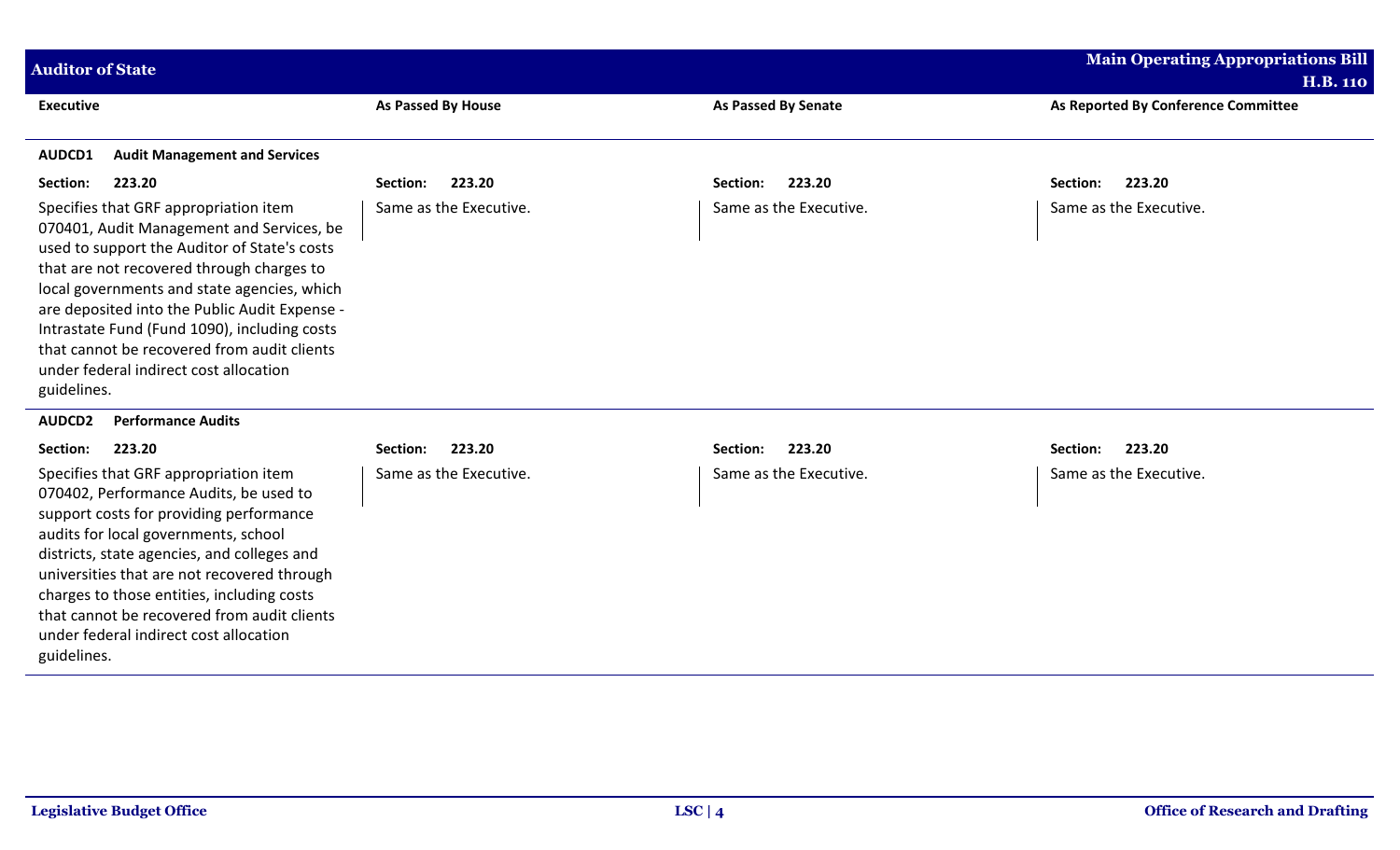| <b>Auditor of State</b>                                                                                                                                                                                                                                                                                                                                                                                                                                                 |                           |                            | <b>Main Operating Appropriations Bill</b> |
|-------------------------------------------------------------------------------------------------------------------------------------------------------------------------------------------------------------------------------------------------------------------------------------------------------------------------------------------------------------------------------------------------------------------------------------------------------------------------|---------------------------|----------------------------|-------------------------------------------|
|                                                                                                                                                                                                                                                                                                                                                                                                                                                                         |                           |                            | <b>H.B. 110</b>                           |
| <b>Executive</b>                                                                                                                                                                                                                                                                                                                                                                                                                                                        | <b>As Passed By House</b> | <b>As Passed By Senate</b> | As Reported By Conference Committee       |
| <b>Local Government Audit Support</b><br>AUDCD3                                                                                                                                                                                                                                                                                                                                                                                                                         |                           |                            |                                           |
| Section:<br>223.20                                                                                                                                                                                                                                                                                                                                                                                                                                                      | 223.20<br>Section:        | 223.20<br>Section:         | 223.20<br>Section:                        |
| Specifies that GRF appropriation item<br>070412, Local Government Audit Support,<br>be used pursuant to RC 117.13 to support<br>the Auditor of State's costs that are not<br>recovered through charges to local<br>governments and state entities, which are<br>deposited into the Public Audit Expense -<br>Local Government Fund (Fund 4220),<br>including costs that cannot be recovered<br>from audit clients under federal indirect cost<br>allocation guidelines. | Same as the Executive.    | Same as the Executive.     | Same as the Executive.                    |
| <b>Local Government Audit Support Fund</b><br>AUDCD4                                                                                                                                                                                                                                                                                                                                                                                                                    |                           |                            |                                           |
| 223.20<br>Section:                                                                                                                                                                                                                                                                                                                                                                                                                                                      | 223.20<br>Section:        | 223.20<br>Section:         | 223.20<br>Section:                        |
| Specifies that DPF appropriation item<br>070611, Local Government Audit Support<br>Fund, be used pursuant to RC 117.131 to<br>offset the costs of audits that would<br>otherwise be charged to local public offices<br>in the absence of the fund.                                                                                                                                                                                                                      | Same as the Executive.    | Same as the Executive.     | Same as the Executive.                    |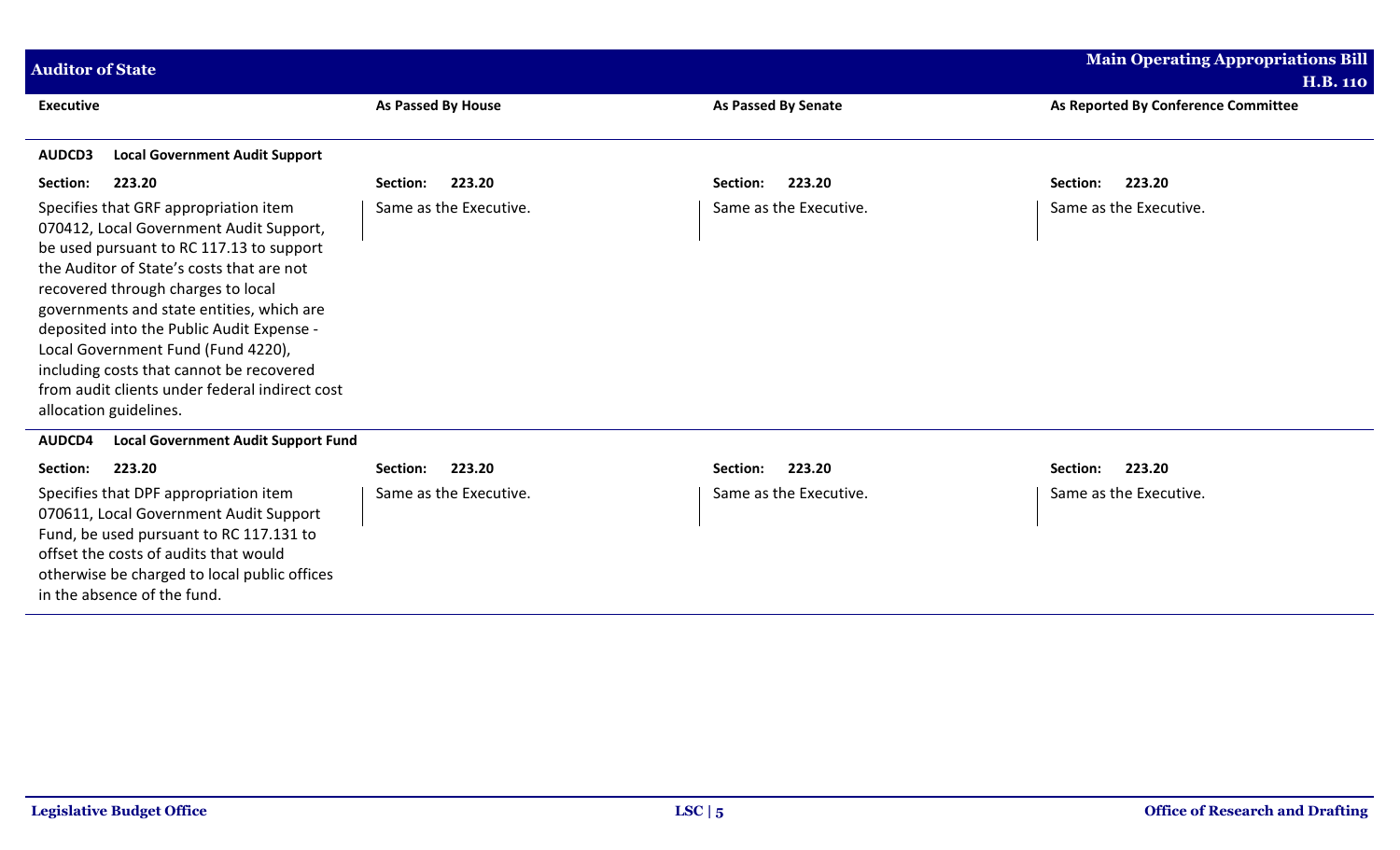| <b>Auditor of State</b> |                                                                                                                                                                                                                                                                                                                                                                                                                                                                 |             |                                                                                                                                                     |      |                                                                                                                                                     |             | <b>Main Operating Appropriations Bill</b>                                                                                                           |
|-------------------------|-----------------------------------------------------------------------------------------------------------------------------------------------------------------------------------------------------------------------------------------------------------------------------------------------------------------------------------------------------------------------------------------------------------------------------------------------------------------|-------------|-----------------------------------------------------------------------------------------------------------------------------------------------------|------|-----------------------------------------------------------------------------------------------------------------------------------------------------|-------------|-----------------------------------------------------------------------------------------------------------------------------------------------------|
|                         |                                                                                                                                                                                                                                                                                                                                                                                                                                                                 |             |                                                                                                                                                     |      |                                                                                                                                                     |             | <b>H.B. 110</b>                                                                                                                                     |
| <b>Executive</b>        |                                                                                                                                                                                                                                                                                                                                                                                                                                                                 |             | As Passed By House                                                                                                                                  |      | As Passed By Senate                                                                                                                                 |             | As Reported By Conference Committee                                                                                                                 |
| <b>DASCD30</b>          | Deeds conveying and records showing ownership of state land                                                                                                                                                                                                                                                                                                                                                                                                     |             |                                                                                                                                                     |      |                                                                                                                                                     |             |                                                                                                                                                     |
| <b>R.C.</b>             | 123.02, 155.011, 1503.03, 1546.06,<br>4141.131, 5119.43, 5301.13,<br>5301.14, 5301.15, 5301.18, 5301.21,<br>5501.331, Repealed 117.49 and<br>117.50                                                                                                                                                                                                                                                                                                             | <b>R.C.</b> | 123.02, 155.011, 1503.03, 1546.06,<br>4141.131, 5119.43, 5301.13,<br>5301.14, 5301.15, 5301.18, 5301.21,<br>5501.331, Repealed 117.49 and<br>117.50 | R.C. | 123.02, 155.011, 1503.03, 1546.06,<br>4141.131, 5119.43, 5301.13,<br>5301.14, 5301.15, 5301.18, 5301.21,<br>5501.331, Repealed 117.49 and<br>117.50 | <b>R.C.</b> | 123.02, 155.011, 1503.03, 1546.06,<br>4141.131, 5119.43, 5301.13,<br>5301.14, 5301.15, 5301.18, 5301.21,<br>5501.331, Repealed 117.49 and<br>117.50 |
|                         | Transfers responsibility to prepare deeds for<br>the conveyance of state land from the<br>Auditor of State to the Director of<br>Administrative Services. Transfers the<br>responsibility to keep documents showing<br>the state's interest in real estate, other than<br>public lands and highway rights-of-way, and<br>to maintain a recording system open for<br>public inspection, from the Auditor of State<br>to the Director of Administrative Services. |             | Same as the Executive.                                                                                                                              |      | Same as the Executive.                                                                                                                              |             | Same as the Executive.                                                                                                                              |
|                         | <b>Fiscal effect: Minimal.</b>                                                                                                                                                                                                                                                                                                                                                                                                                                  |             | <b>Fiscal effect: Same as the Executive.</b>                                                                                                        |      | <b>Fiscal effect: Same as the Executive.</b>                                                                                                        |             | <b>Fiscal effect: Same as the Executive.</b>                                                                                                        |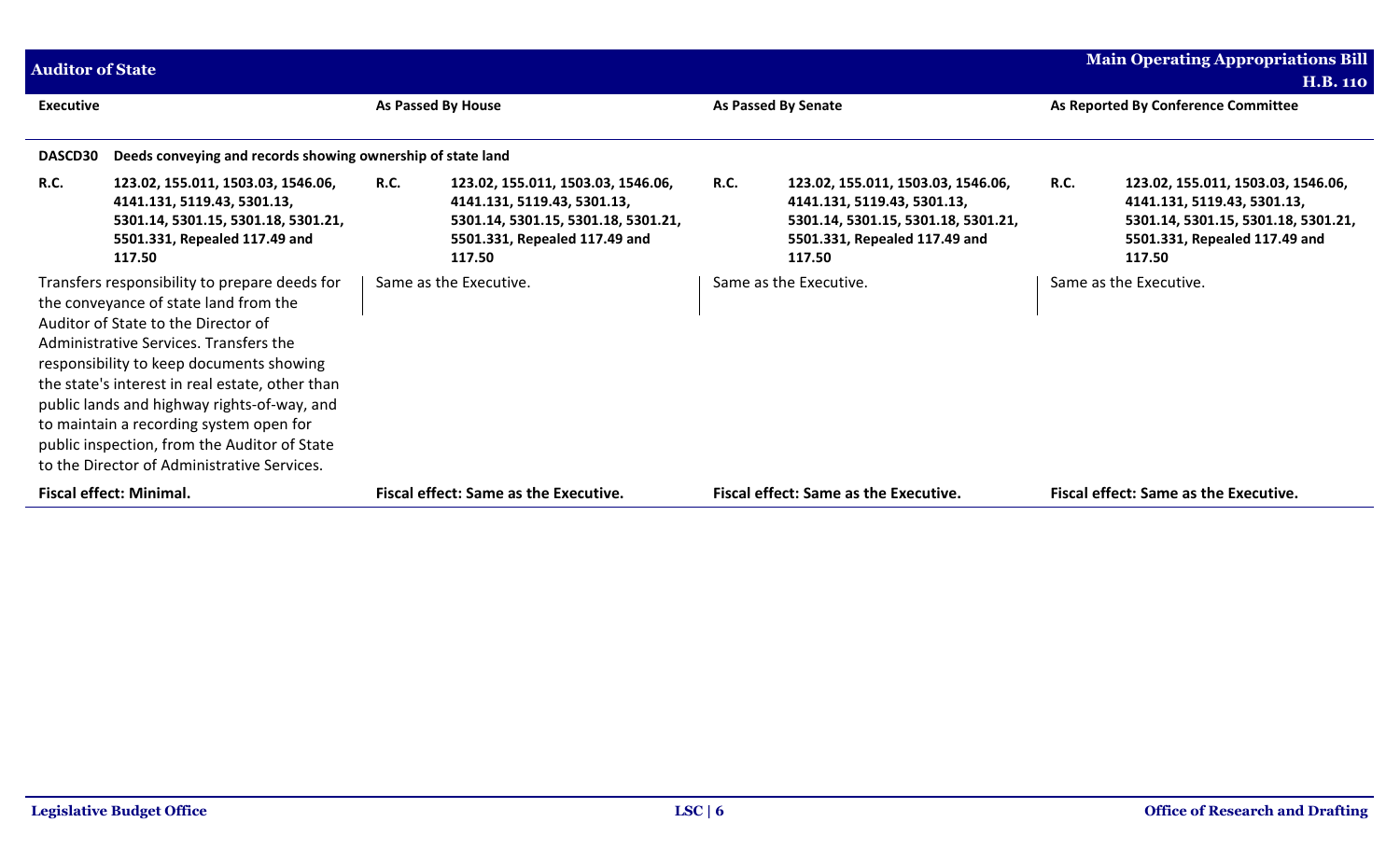| <b>Auditor of State</b>                                                                                |                    |                                                                                                                                                                                                                                                                                                                                                                                                                                     | <b>Main Operating Appropriations Bill</b><br><b>H.B. 110</b> |
|--------------------------------------------------------------------------------------------------------|--------------------|-------------------------------------------------------------------------------------------------------------------------------------------------------------------------------------------------------------------------------------------------------------------------------------------------------------------------------------------------------------------------------------------------------------------------------------|--------------------------------------------------------------|
| <b>Executive</b>                                                                                       | As Passed By House | <b>As Passed By Senate</b>                                                                                                                                                                                                                                                                                                                                                                                                          | As Reported By Conference Committee                          |
| <b>Other Education Provisions</b><br>EDUCD181 Academic distress commissions - phase out of ADC control |                    |                                                                                                                                                                                                                                                                                                                                                                                                                                     |                                                              |
|                                                                                                        |                    | <b>R.C.</b><br>3302.103, 812.20                                                                                                                                                                                                                                                                                                                                                                                                     | <b>R.C.</b><br>3302.103, 812.20                              |
| No provision.                                                                                          | No provision.      | Establishes a process by which a school<br>district for which an academic distress<br>commission (ADC) was established (1) in<br>2010 or 2013 under former law and is<br>currently subject to an ADC that was re-<br>established under continuing law, as<br>enacted in 2015; or (2) in 2018 under<br>current law may be relieved from the<br>oversight of its ADC prior to meeting the<br>conditions prescribed by continuing law. | Same as the Senate.                                          |
| No provision.                                                                                          | No provision.      | Specifies that the process does all of the<br>following:                                                                                                                                                                                                                                                                                                                                                                            | Same as the Senate.                                          |
| No provision.                                                                                          | No provision.      | (1) Requires the district to develop and<br>implement a three-year academic<br>improvement plan and submit annual<br>reports on its improvement progress.<br>Permits the district to apply for up to two<br>one-year extensions of the plan.                                                                                                                                                                                        | (1) Same as the Senate.                                      |
| No provision.                                                                                          | No provision.      | (2) Requires the State Superintendent to<br>review the plan and approve or suggest<br>modifications to the plan not later than 30<br>days after receiving it.                                                                                                                                                                                                                                                                       | (2) Same as the Senate.                                      |
| No provision.                                                                                          | No provision.      | (3) If modifications are suggested by the<br>Superintendent, requires the district to<br>submit modifications to the plan within 15<br>days of receiving suggested modifications.                                                                                                                                                                                                                                                   | (3) Same as the Senate.                                      |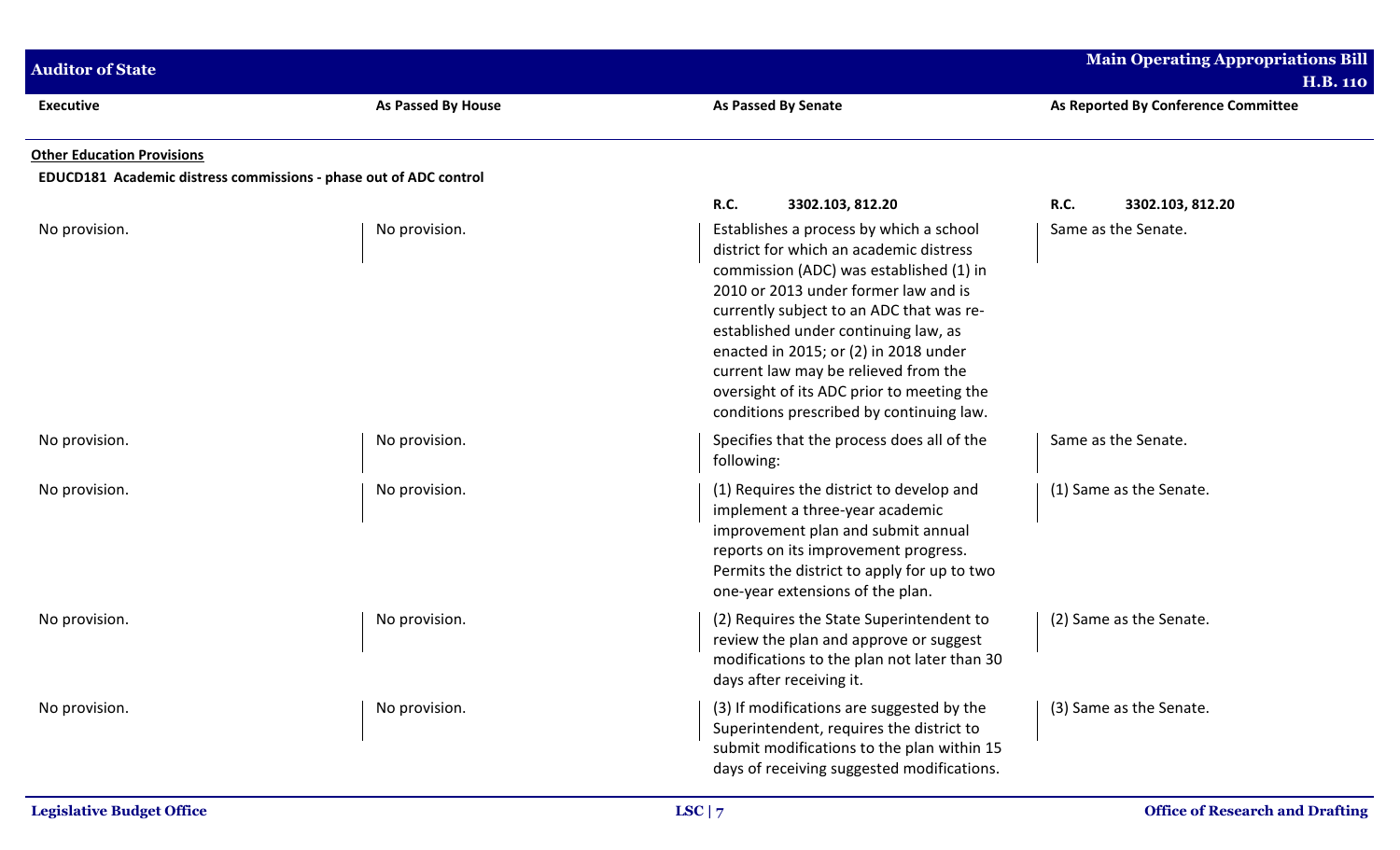| <b>Auditor of State</b>          |                    |                                                                                                                                                                                                                                                                                                                                                                         | Main Operating Appropriations Bill<br><b>H.B. 110</b> |
|----------------------------------|--------------------|-------------------------------------------------------------------------------------------------------------------------------------------------------------------------------------------------------------------------------------------------------------------------------------------------------------------------------------------------------------------------|-------------------------------------------------------|
| <b>Executive</b>                 | As Passed By House | <b>As Passed By Senate</b>                                                                                                                                                                                                                                                                                                                                              | As Reported By Conference Committee                   |
|                                  |                    | Requires the Superintendent to review and<br>approve the plan within 30 days of receiving<br>the re-submission.                                                                                                                                                                                                                                                         |                                                       |
| No provision.                    | No provision.      | (4) Specifies the ADC will continue to exist,<br>with the removal of the chief executive<br>officer (CEO), and provide assistance but<br>relinquishes operational and managerial<br>control to the district.                                                                                                                                                            | (4) Same as the Senate.                               |
| No provision.                    | No provision.      | (5) Specifies that if the district meets the<br>majority of the plan's improvement<br>benchmarks at the end of the initial or<br>extended evaluation period, the ADC is<br>dissolved, and if the district does not meet<br>the majority of improvement benchmarks,<br>the district once again becomes subject to<br>an ADC, including oversight by a CEO.               | (5) Same as the Senate.                               |
| No provision.                    | No provision.      | Permits the district's board of education to<br>employ as superintendent the individual<br>that previously held the CEO position.                                                                                                                                                                                                                                       | Same as the Senate.                                   |
| No provision.                    | No provision.      | Requires ODE, if the district board enters<br>into a contract to employ the former CEO as<br>superintendent while the district is<br>implementing the academic improvement<br>plan, to continue providing compensation<br>under the terms of the individual's CEO<br>contract until the district either again<br>becomes subject to its ADC or its ADC is<br>dissolved. | Same as the Senate.                                   |
| No provision.                    | No provision.      | Requires the district's ADC to appoint a new<br>CEO if the district again becomes subject to                                                                                                                                                                                                                                                                            | Same as the Senate.                                   |
| <b>Legislative Budget Office</b> |                    | LSC   8                                                                                                                                                                                                                                                                                                                                                                 | <b>Office of Research and Drafting</b>                |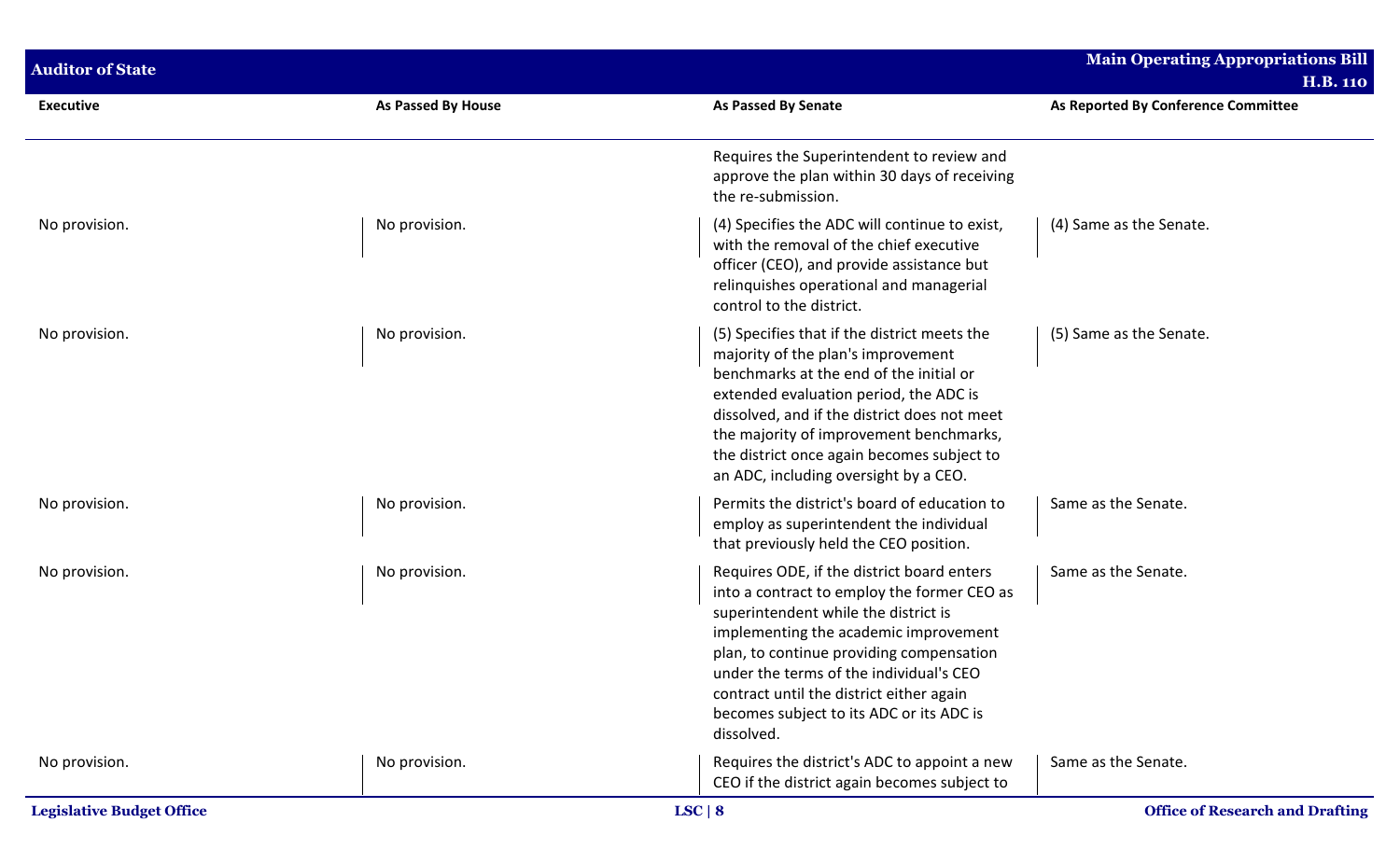| <b>Auditor of State</b> |                    |                                                                                                                                                                                                                                                                                                                              | <b>Main Operating Appropriations Bill</b><br><b>H.B. 110</b> |
|-------------------------|--------------------|------------------------------------------------------------------------------------------------------------------------------------------------------------------------------------------------------------------------------------------------------------------------------------------------------------------------------|--------------------------------------------------------------|
| <b>Executive</b>        | As Passed By House | As Passed By Senate                                                                                                                                                                                                                                                                                                          | As Reported By Conference Committee                          |
|                         |                    | its ADC.                                                                                                                                                                                                                                                                                                                     |                                                              |
| No provision.           | No provision.      | Requires the Auditor of State, once during<br>the improvement plan three-year<br>implementation period, to complete a<br>performance audit of a school district to<br>which the bill applies and submit the audit<br>results to the district board and its ADC.<br>Requires the Auditor to pay for the<br>performance audit. | Same as the Senate.                                          |
| No provision.           | No provision.      | Specifies that these provisions are exempt<br>from the referendum and therefore take<br>effect immediately when the act becomes<br>law.                                                                                                                                                                                      | Same as the Senate.                                          |